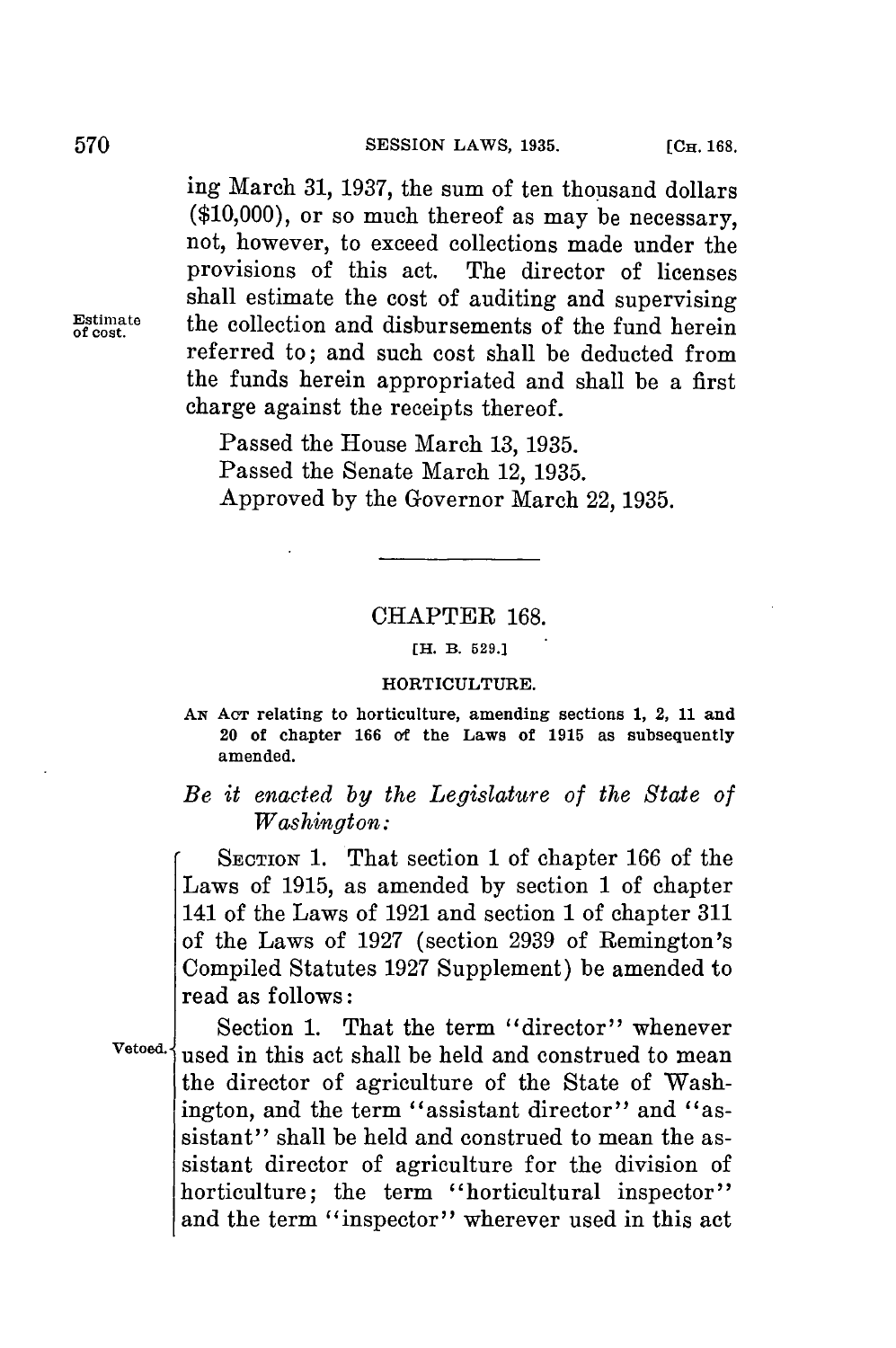shall be held and construed to mean an inspector of the department of agriculture, assigned to the divisions of horticulture; the term "nursery stock" wherever used in this act shall be held and construed to mean and include fruit trees, fruit tree stock, nut trees, grape vines, fruit bushes and plants, rose bushes, rose stock, forest and ornamental trees and shrubs (both deciduous and evergreen), all collected native plants, or parts thereof, whether intended **for** planting, decoration, or other purposes, bulbs, florists' stock, and cuttings, scions and seedlings of fruit or ornamental trees or shrubs, and all other fruit bearing plants and parts thereof and plant products for propagation or planting; the term "infect" and its derivatives "infecting," "infected" and "infection," wherever used in this act shall be held and construed to mean and include being affected **by** or infested with the diseases or insect pests to which horticultural plants and products are subject and which are required to be guarded against, controlled, cured, removed, and eradicated as in this act provided; the term "disinfect" and its derivatives shall be held and construed to mean and include the cure, removal or eradication of such diseases or pests **by** cutting and destroying the infected parts, or the application of fungicides or insecticides specified in this act, or such other effective solutions or emulsions as may be discovered **by** science and specified and described in the bulletins issued **by** the director of agriculture; and the term "person" wherever used in this act shall be held and construed to mean and include individuals, partnerships, associations, joint stock companies and corporations.

**SEC.** 2. That sub-section **d** of section 2 of chapter **166** of the Laws of **1915** as amended **by** section 2 of chapter **311** of the Laws of **1927** (section 2840 of Remington's Compiled Statutes) be amended to read as follows:

Vetoed.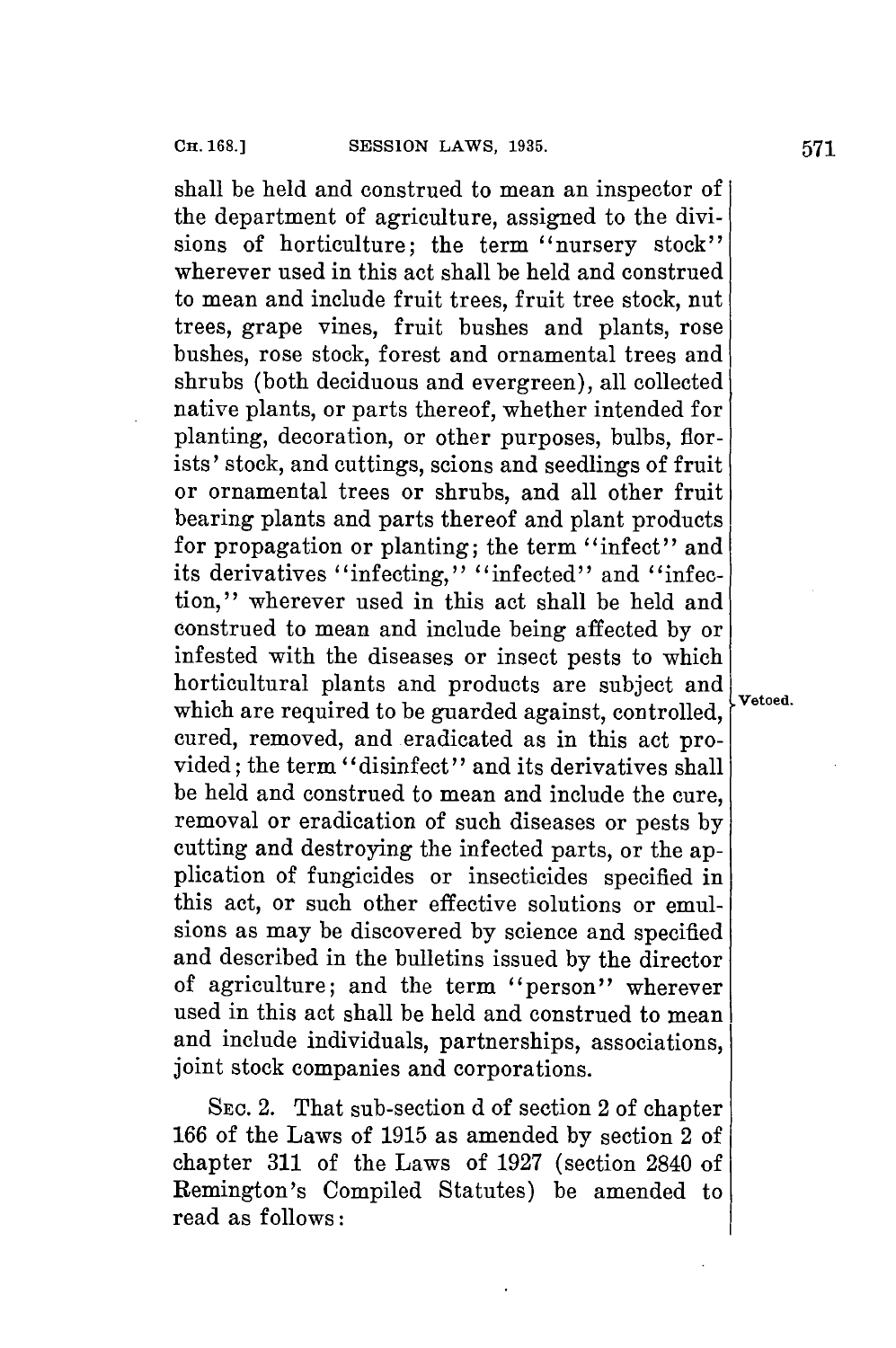Section **2d.** To issue licenses to nurserymen, collectors and dealers in nursery stock and their agents, salesmen and solicitors and revoke the same for vio-Vetoed. {lation of or failure to comply with this act, and to keep in his office a record of all licenses issued, showing the character of the license, name and address of the holder, the date of issue and the date of expiration or revocation.

Amends, by SEC. 3. That section 2 of chapter 166 of the Laws sadding to,<br> **Ex**, ch. 314, of 1915 as amended by section 2 of chapter 311 of **s**<sup>2</sup>,  $\frac{3}{2}$ ,  $\frac{3}{2}$ ,  $\frac{3}{2}$ ,  $\frac{3}{2}$ ,  $\frac{3}{2}$ ,  $\frac{3}{2}$ ,  $\frac{3}{2}$ ,  $\frac{3}{2}$ ,  $\frac{3}{2}$ ,  $\frac{3}{2}$ ,  $\frac{3}{2}$ ,  $\frac{3}{2}$ ,  $\frac{3}{2}$ ,  $\frac{3}{2}$ ,  $\frac{3}{2}$ ,  $\frac{3}{2}$ ,  $\frac{3}{2}$ ,  $\frac{3}{2}$ ,  $\frac{3}{2}$ ,  $\frac{3$ **1927.** the Laws of **1927** (section 2840 of Remington's Compiled Statutes) be further amended **by** adding thereto a new section to read as follows:

**Regulating**<br>the collection **2k.** To issue regulations covering the<br>of plants. collecting of native plants or parts thereof: to pro**of plants.** collecting of native plants or parts thereof; to prohibit collecting of such plants where the manner of collecting is destructive or may result in the extermination of that species or variety, in general, or in certain localities.

**Failure to**

Amends  $\S$  2,<br>ch. 27, Laws SEC. 4. That section 11 of chapter 166 of the<br>of 1931.<br> $\frac{1015}{20}$  as amended by section 2 of chapter 27 **of 1931.** Laws of **1915,** as amended **by** section 2 of chapter **<sup>27</sup>** of the Laws of **1931** (section 2849, Remington's Compiled Statutes) be amended to read as follows:

**disinfect or** Section **11.** In case the owner or person in charge **destroy.** of any premises or property required to be disinfected or destroyed as in the previous section provided, shall fail or neglect to comply with the notice within the time specified therein, the officer giving the notice shall have the right to enter upon the premises to be destroyed or disinfected or where the personal property required to be disinfected or destroyed is situated and perform the acts required in such notice, or cause the same to be performed at the cost and expense of the owner of such premises **Property** or property as the case may be. In the event that **lared public** the infected property has not been destroyed or **nuisance.** properly and adequately sprayed **by** the owner or

may be de-<br>clared public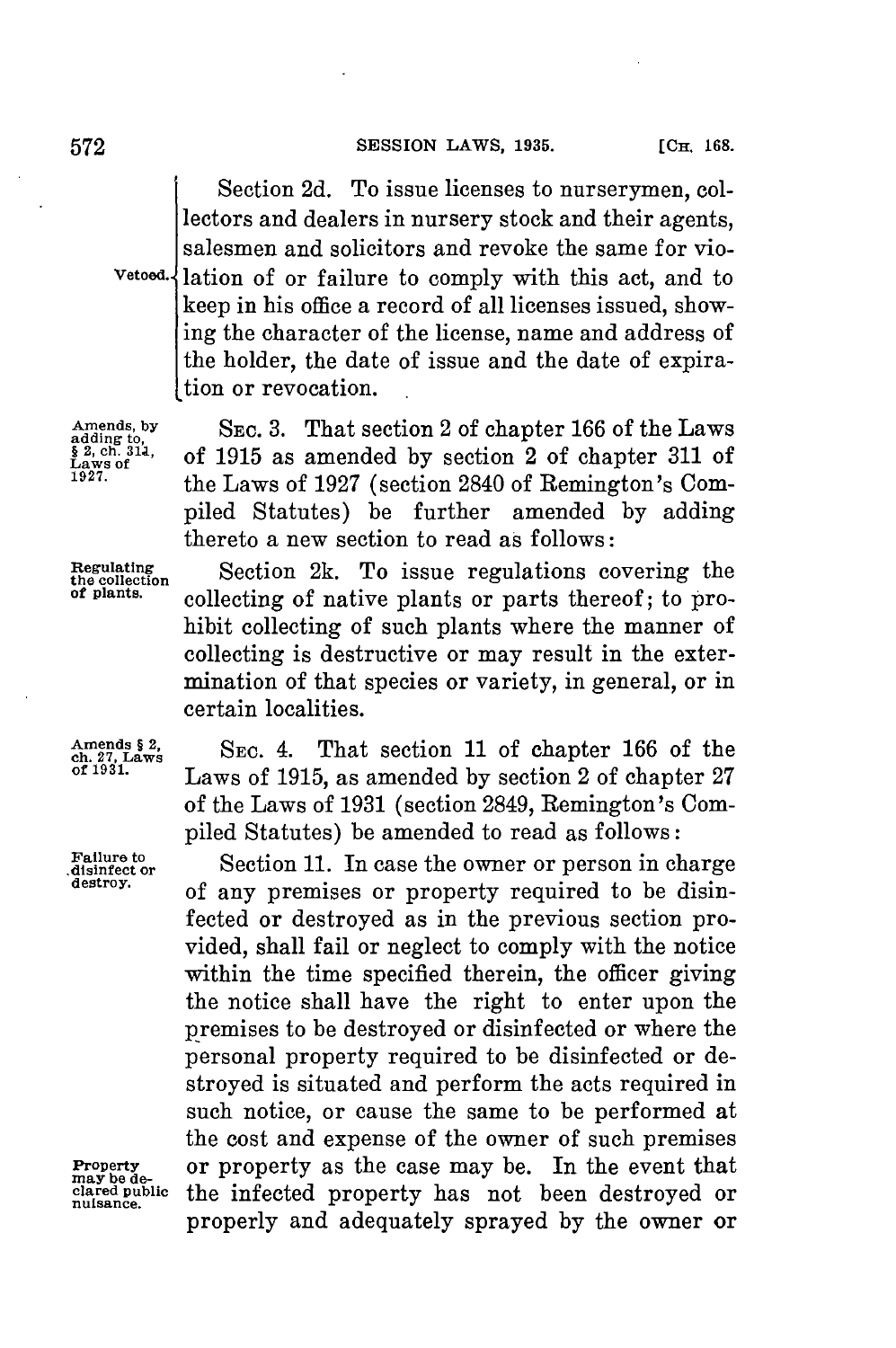lessee within ten **(10)** days after the time fixed in the notice provided **for** in the preceding sections, and the said officer has not so destroyed or sprayed said property, such property may be declared a public nuisance as provided **by** law and treated as such. The officer shall keep an accurate account of such **Cost and expense.** cost and expense and the same shall be a lien upon the premises or personal property so disinfected, which lien may be enforced **by** the methods hereinafter provided. The liens of this section provided **Liens. for** shall in the case of personal property have precedence over all other liens.

**SEC. 5.** That section 20 of chapter **166** of the' Laws of **1915** as amended **by** section **7** of chapter **37** of the Laws of **1923** and section **8** of chapter **311** of the Laws of **1927** (section **2858** of Remington's Compiled Statutes **1927** Supplement) be amended to read as follows:

Section 20. It shall be unlawful for any person, firm or corporation to sell or deal in nursery stock or to act as agent for any nurseryman or dealer in nursery stock, without first having obtained from the director of agriculture and having in force a license so to do, and it shall be unlawful for any person to falsely represent that he is the agent of any  $\mathbf{y}_{\text{vetoed}}$ . nurseryman or dealer in nursery stock. No license shall issue until the applicant thereof shall have paid the fee, as in this act required. The license fee shall be ten dollars **(\$10.00)** for nurserymen, dealers, brokers, landscape architects, or other persons deriving financial benefit from the sale of nursery stock, and one dollar **(\$1.00)** for agents. **All** licenses shall be in the name of the person, firm or corporation licensed and shall show the purpose for which issued, the name and location of the nursery or place of business of the nurseryman or dealer licensed. **All** licenses shall bear the date of issue and shall expire on the of next following the date of issue. The